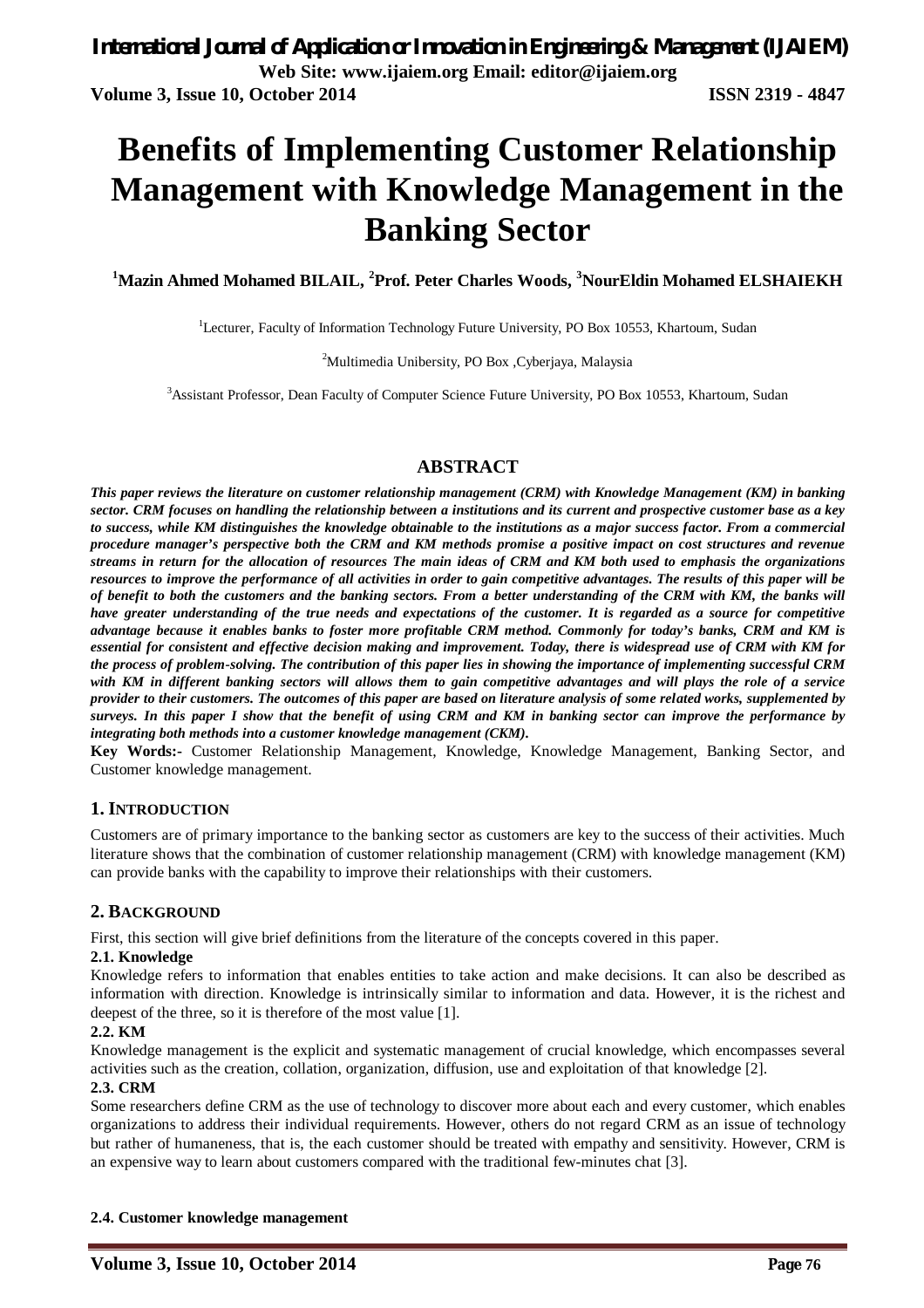## *International Journal of Application or Innovation in Engineering & Management (IJAIEM)* **Web Site: www.ijaiem.org Email: editor@ijaiem.org**

#### **Volume 3, Issue 10, October 2014 ISSN 2319 - 4847**

Technological developments and the declining expense of technology no wallow organizations to gather, store and utilize information about their customers more easily and more cost-effectively. The proper use of this customer information is a serious business in the face of the difficulties of increased competition and the need to compete in markets where success is dependent on creativity. Customer information should be seen as offering the opportunity to gain competitive advantage and as a means to support creative strategies that place emphasis on the customer [4].

#### **2.5. Elements of CRM**

Customer relationship management consists of three elements: people, processes and technology (see Figure 1), which are combined to understand customers. The role of each of these CRM elements is as follows:

**People:** Implementing an application such as CRM requires a change in both the structure and culture of an organization. Employees are the building blocks of organizational success and they play an important role in building relationships.

**Process***:* The process component of CRM is the most delicate because inappropriate automation of the CRM business process will only result in a more error-prone process.

**Technology:** Information technology (IT)is recognized as the key enabler of the redesign of business processes that can improve and enhance overall organizational performance. It can facilitate changes in business practices and innovative methods of value creation [5].

#### **2.6. Relationship between KM and CRM**

Knowledge management is an approach that can be used to capture, create, and apply knowledge to make the CRM process successful. Concerning this notion, KM is considered to be a type of expertise that is widely recognized as having a significant impact on business performance. Furthermore, CRM and KM have been recently gaining a lot of attention in the business world. Both CRM and KM focus on allocating resources to support business activities in order to gain competitive advantage; however, in the main, both concepts are currently treated as separate research. Moreover, both KM and CRM are of primary significance for business decision makers and IT professionals alike. The availability of a huge volume of data on customers as a result of new technology tools has created opportunities as well as challenges for businesses in terms of leveraging this data and gaining competitive advantage [6].

#### **2.7. Banking sector**

According to [7], banks and other financial institutions offer loans and investments. A bank is a financial institution that delivers banking and other financial services to customers. A bank is generally understood to offer essential banking services such as tolerant credit and loans. A banking system is a system provided by the bank which offers money management services to customers, including the 24/7 reporting of transactions related to their accounts as a result of monetary services commerce.

#### **3. BENEFITS OF IMPLEMENTING CRM WITH KM**

The implementation of CRM with KM in the banking sector will provide several benefits that may help banks in their different activities. These benefits are described in the following subsections.

#### **3.1. Creation of customer profiles**

According to [8], the tasks that can be achieved by combining CRM with KM in the banking sector include gathering customer information in one place, making it easily accessible, identifying the best customers, defining their requirements, and finally turning forecasts and first-time users into long-term loyal customers. These tasks will allow banks to create their own detailed customer profiles.

#### **3.2. Improvement of customer satisfaction levels**

The use of CRM with KM will maximize the profits of banks, enabling them to identify the most profitable customers and deliver the highest level of service. The use of CRM increases customer retention, income, faithfulness, satisfaction and, crucially, gives workers the necessary knowledge and procedures to know their customers, understand their requirements and efficiently build relationships

between the bank and its customers [5].

#### **3.3. Increase in the effectiveness of Web-enabled services**

According to [9], today's e-Banking customers want instant access to the banks with which they do business and expect each person in the bank they contact to have full knowledge of their account. The fully personalized service has become a standard. Interactive customer relationship management (ICRM) is enabled through customer's interacting with banking websites.

#### **3.4. Improvements in customer centre efficiency and profitability**

According to [6],a customer call centre is integral to serving customers effectively. A good KM strategy benefits call centres by making bank agents more efficient in answering customer questions and customers themselves can benefit from call centre KM via self-service implementations.

#### **3.5. Better leveraging of predictive CRM data through use of KM**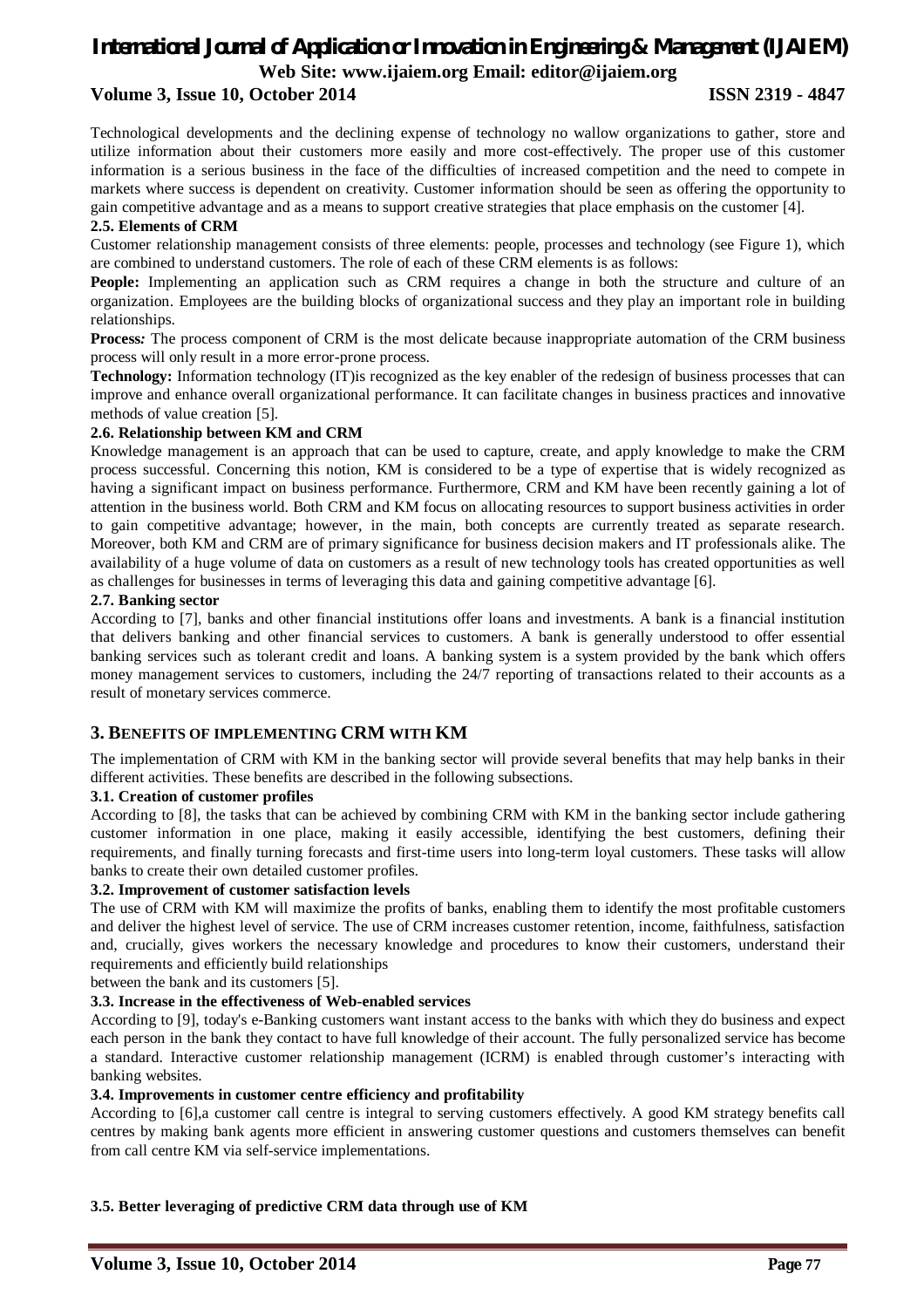### *International Journal of Application or Innovation in Engineering & Management (IJAIEM)* **Web Site: www.ijaiem.org Email: editor@ijaiem.org Volume 3, Issue 10, October 2014 ISSN 2319 - 4847**

According to [10], predictive CRM enables banks to find out more about their customers by executing detailed analysis of the knowledge stored about customers. It speedily allows the changing method of the banks and to make active and strategic decisions about production and procurement, as well as advertising and sales of products and services provided by the banking sector. Predictive analytics is a type of data mining that reveals new insights or new knowledge from existing information.

#### **3.6. Improvement in business intelligence**

According to [11], business intelligence (BI) and other forms of KM technology are helping stores to get to know their customers better than ever, while allowing them to offer modified attention. A BI system could also assist the banking sector in building a central knowledge source that would help them to better understand customers and simplify their modified marketing approach.

#### **3.7. Support for problem solving and access to relevant information**

The use of CRM and KM can help bank staff to organize the problem-solving process by showing customers the stages they need to go through to reach a solution. These tools can also support the recognition, structure and analysis of problem issues and this will facilitate problem-solving flowsbecause banks will be able to use organized knowledge applicable to problem solving. The use of CRM with KM can thus support decision making and problem solving by providing flexibility and innovation [12].

#### **4. CONCLUSION**

Without KM, banks customer base, will not be able to take advantage ofcompetitive advantages. The contribution of this paper lies in demonstrating the importance of successful implementation of CRM with KM in the banking sector in an operational location. In each case critical customer processes. The paper outcome identified the benefits of implementing CRM with KM in banking sectors from different point of activities including; Creation of customer profile by gathering customer information in one place, making it extensively obtainable, classifying the best customers, defining their wants, and finally turning forecasts and first-time buyers into long-term loyal customers and will provide the services which could be improved, enhancing knowledge transfer to the customer, resulting in higher customer satisfaction, higher loyalty and thus, higher revenue. Also, more efficient content creation was facilitated,facilitated; resulting in lower costs.CRM and KM will improve customer satisfaction by increasing customer retention, income, faithfulness, satisfaction and, most highly, delivers workers with the knowledge. Also will enables better leveraging of predictive CRM. Interactive customer relationship management (ICRM) is enabled through customers interrelating with Web sites. The CRM with KM will help in customers centre services is an integral component of customer provision achievement. A good KM strategy benefits call centres by making bank agents more efficient in answering customer questions and customers themselves can benefit from call centre KM via self-service Implementations. Also enables better leveraging of predictive CRM which is the discipline of getting to know the banks customers by executing detailed analysis on knowledge about the customers. CRM will Support business intelligence and problem solving task and access to relevant information to the banks and helps the banks staff to organize the problem solving process by showing the customers which stages he should go through in order to reach a solution. This paper finding is consistent and confirmed with research by [13] which demonstrates that the financial institutions that uses KM to capture and share customer knowledge will be able to understand their customers better and be able to intensely improve their income by using their knowledge to service key customers better and thus recall their generation devotion. Financial institutions that place customer knowledge at the heart of the financial institutions and make that knowledge available to all employees are the ones that have excelled and will continue to excel in their industries.KM with CRM will improve strategic decisions result in better customer directing, better service and openness to new and altering needs. This in chance leads to augmented customer satisfaction and faithfulness and therefore increased strategic competitiveness and success for an organization.

#### **REFERENCES**

- [1] Irma Becerra-Fernandez, Avelino Gonzalez, Rajiv Sabherwal, "Knowledge Management:
- [2] Challenges, Solutions and Technologies",
- [3] Pearson Prentice-Hall, 2004. ISBN: 0131016067.
- [4] ApurvaAnand et al. (2011). Understanding Knowledge Management: a literature review International Journal
- [5] of Engineering Science and Technology, Vol. 3 No. 2 Feb 2011,PP.926-939 [5] Kotler, P.: Marketing Management, Analysis, Planning and Control, 11th edn (UpperSaddle River, NJ, Prentice Hall, 2003).
- [6] Shanks, D. R., &Perruchet, P. (2002). Dissociation between priming and recognition in the expression of sequential knowledge. Psychonomic Bulletin andReview,9, 362–367.
- [7] Charlene van Zyl "Knowledge management intersects with customer relationship management (CRM) for increased organizational competitiveness" Volume 5, Number 2, thought African Journal of Information and Management, 2003.